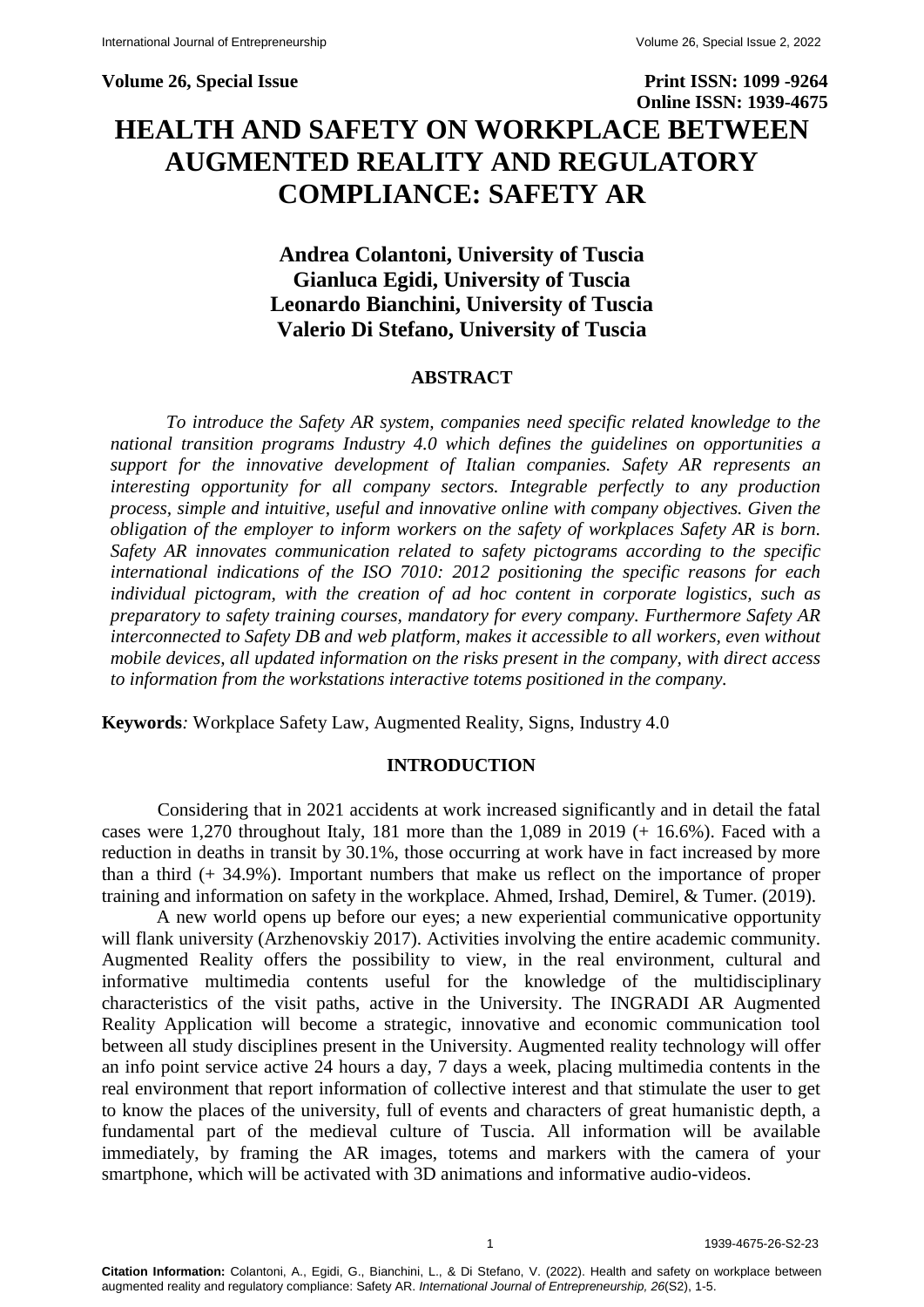These, which will be real info points, always active, positioned in every corner of historical and cultural interest, will make the tour itineraries a magical, memorable and useful experience for everyone.

### **Safety and Health on Workplaces by AR (Safety AR)**

Safety AR is an innovative multifunctional tool, which identifies the real needs of every single production process with an interactive and functional approach. Safety AR is accessible thanks to one of the most innovative technologies of the moment, recognized by the national development plan among the enabling tools of industry 4.0 because it increases real-world interactions without replacing it. (Calafà, & Protopapa 2021). The approach experiential, its interactive capacity linked to the surrounding reality, increases the conceptual memorization by the end user because it relates the physical object and its digital content in the same environment in which it is located. The product service, the thematic area, the safety pictograms, the company equipment will be accompanied an info point active 24 hours a day 7 days a week, always accessible from the devices furniture supplied. In this way, companies will be able to create an asset in the economy, for example virtual hoc with targeted, specific and personalized content to facilitate workers the assimilation of experiential notions, contextualized in the working environment. Everyone operators interconnected with Safety AR will be able to transfer their objective skills, creating Augmented Reality content available to the entire business community. (Caputo, Greco, Fera, & Macchiaroli 2019).

Cooperation, creation and knowledge of business processes to verify data e monitor the quality and updating of work activities by cross-referencing data e statistics pursuing the maintenance of safety standards. The Safety AR system, with the help of Augmented Reality and a web platform for it dedicated, will make available the data processed in the company on digitized (Colantoni, Bianchini, Paris, Palma, Vincenti, & Gallucci, 2020).Marker cards, printed on Aluminum, on Totem, paper or adhesive ready to be positioned (Colantoni, Paris, Bianchini, Ferri, Marcantonio, & Palma 2021). In the workplace.

The visualization of process data or information content will be activated framing, with the camera of the enabled mobile devices, the markers inserted on paths guide pre-established or in particular business areas of common use to enrich of multimedia content for the corporate work environment. For example, consult a maintenance sheet, or view a 3D graph containing data or audio video explaining the information and terms of the requested service will no longer be a problem. (Gualtieri, Palomba, Merati, Rauch, & Vidoni 2020).

Safety AR will manage all AR content from a web platform that will process the data updating the databases in the cloud. (Hietanen, Pieters, Lanz, Latokartano, & Kamarainen, 2020).

#### **MATERIALS AND METHODS**

Based on the great work done by the international community for the prevention of accidents in the workplace and on the analysis of global statistical data, fits Safety AR the preliminary information notice to refer to the mandatory training courses for all workers. Thanks to its operational versatility, it allows you to create a system in the company personalized information and management aimed at raising awareness among workers on the issue of business security through the display of specific multimedia content e customized for areas and risk levels to be addressed. Safety AR allows access to data and their management with the use of innovative Augmented Reality technology. As can be seen from the ISO 7010: 2012 standard reported above, the experts from all over the world are united in the search for a useful solution for the safety of the workers in carrying out the activities, in consideration of world statistics still worrying. Safety AR provides the tools for the employer to create a good useful for safeguarding the health of workers by placing information content on all safety pictograms in the company, with audio video and 3D animations created by the workers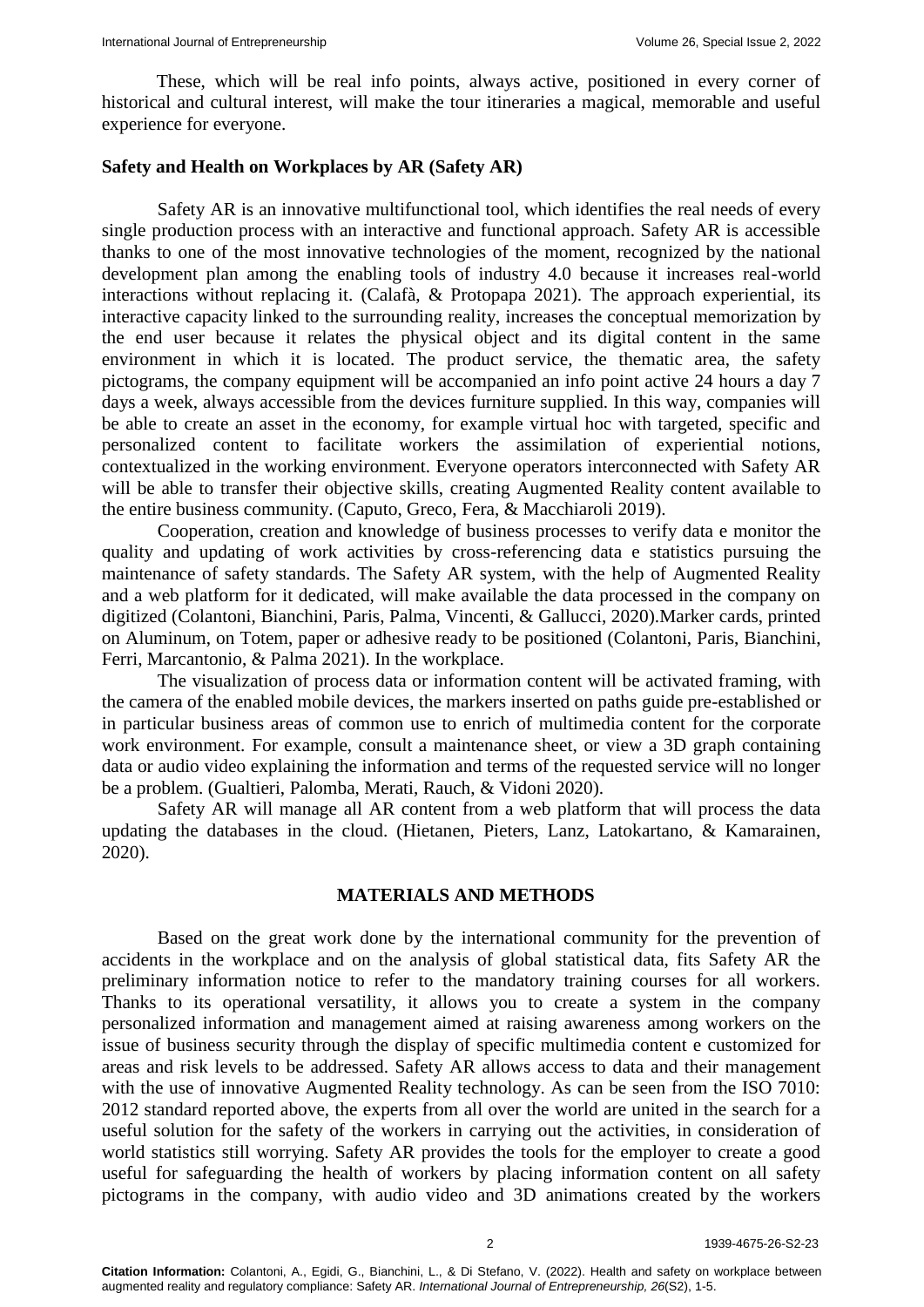themselves, as a prerequisite for subsequent refresher corse on corporate security.

The system is intredatd with several instruments as us below (Figure 1).





**FIGURE 1 SAFETY SYSTEM DESCRIBE ON EACH PARTS**

Each safety pictogram allows access to information content through the touch of 4 virtual function keys.



**FIGURE 2 SIGN ON THE SAFETY INTERCONNECTED WITH THE DEVICE AND VISUALIZATION MODE**

## **RESULTS AND DISCUSSION**

Idea is create the experimental path with several safety signs interconnected with the device to AR visualization and improve the knowledge's on the safety management.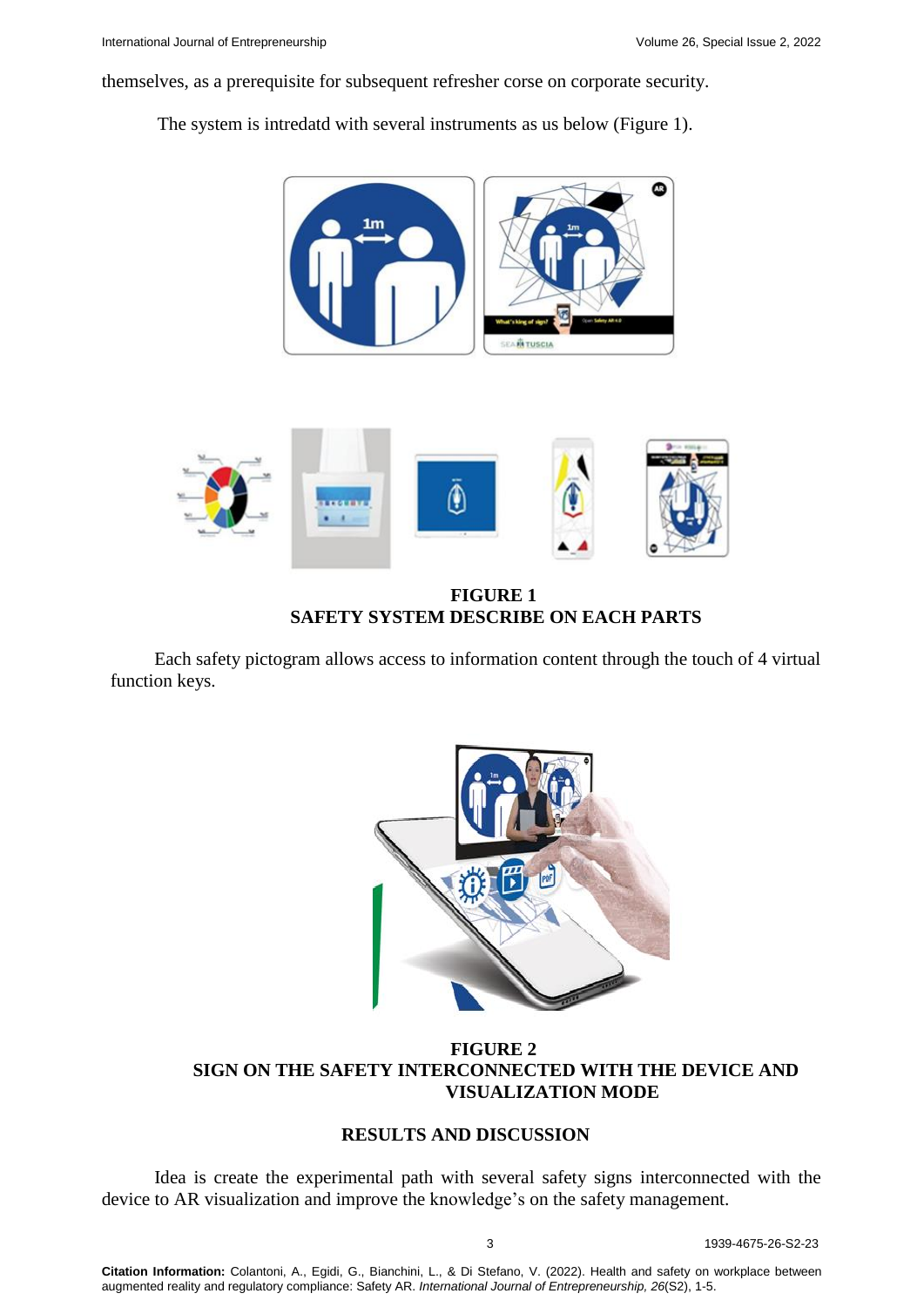The potential of the system account is the possibility of adapting it to the most varied contests, updating it remotely and composing it (Lim, Zheng, & Chen 2020). According to business needs.

In fact, it does not have a single field of application: it can be used in simpler companies (such as supermarkets) to more complex companies with greater specific risks (oil company) allowing reality to attribute a specific and concrete meaning to the signal, attributed in based on the activities carried out in the company. In fact, one of the most important gaps foreseen by the legislation on safety at work in force is the too generality and abstractness of the meaning of the signs and pictograms: a gap that with the AR system (Rauch, Linder, & Dallasega 2019). would be filled and overcome. In the figure 3, we can see the path with allocated the signs:



# **FIGURE 3 EXPERIMENTAL PATH IN THE EXPERIMENTAL FARM AT TUSCIA UNIVERSITY**

AR technology applied to the workplace safety sector allows the worker to be informed and trained correctly, monitoring, as already mentioned, the views and training hours through a system connected to the network. Furthermore, the augmented reality system integrated with workplace safety allows the Head of the Prevention and Protection Service (Stern, & Becker 2020). to carefully monitor the basic training hours (4 hours according to Legislative Decree 81/200) for each operator.

Therefore, alongside an integrated system that significantly improves the information and training of workers, there is a control system (Sun, Zheng, Gong, Garcia-Paredes, & Ordieres-Mere 2020). That facilitates the tasks of the RSPP, allowing it to carry out its tasks in a shorter time and more effectively.

### **CONCLUSIONS**

The AR is more than just a tool for driving for safety and health workplace innovations aspects; it is also useful for motivating workers, encouraging interactive learning, and